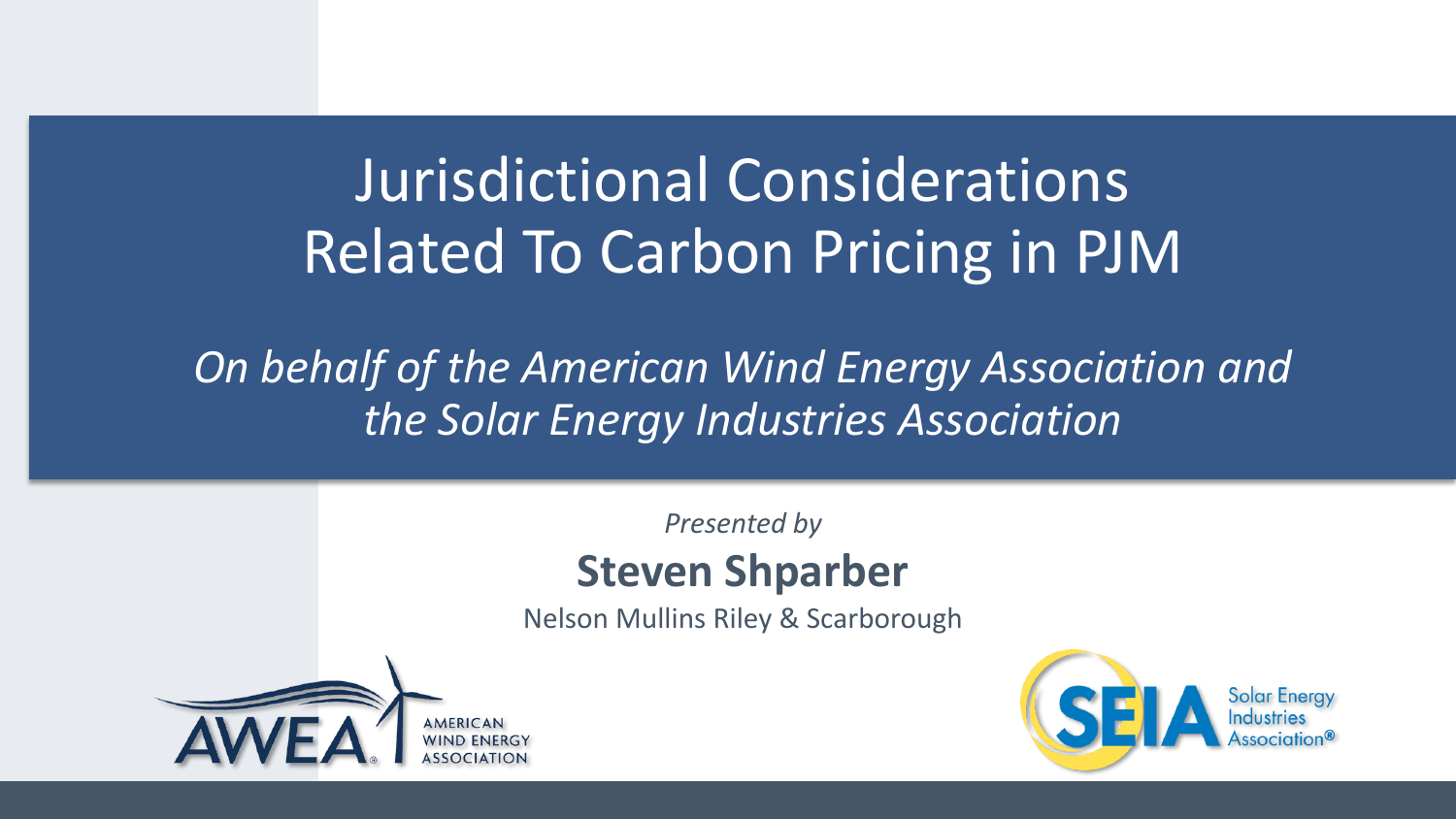#### **Overview**

- AWEA and SEIA support exploring implementation of a carbon price in PJM. Carbon pricing offers a transparent, market-driven and tech-neutral way to reflect costs associated with state environmental policies in wholesale electricity markets administered by PJM, and would better reflect the true costs associated with serving consumers in PJM.
- Applicable precedent strongly suggests that PJM has the authority to incorporate a price on carbon in its markets under several potential scenarios.
- The precise legal justification for any particular carbon pricing market design will depend on the specific characteristics of any carbon pricing proposal that PJM would ultimately submit to FERC. Any legal questions should not prevent PJM and its stakeholders from exploring carbon pricing options at this early stage in the stakeholder process.
- Additionally, AWEA and SEIA do not believe that concerns that have been raised to date in the stakeholder process related to "price transference" or the Dormant Commerce Clause are insurmountable and should not act as a barrier to further consideration of carbon pricing in PJM.



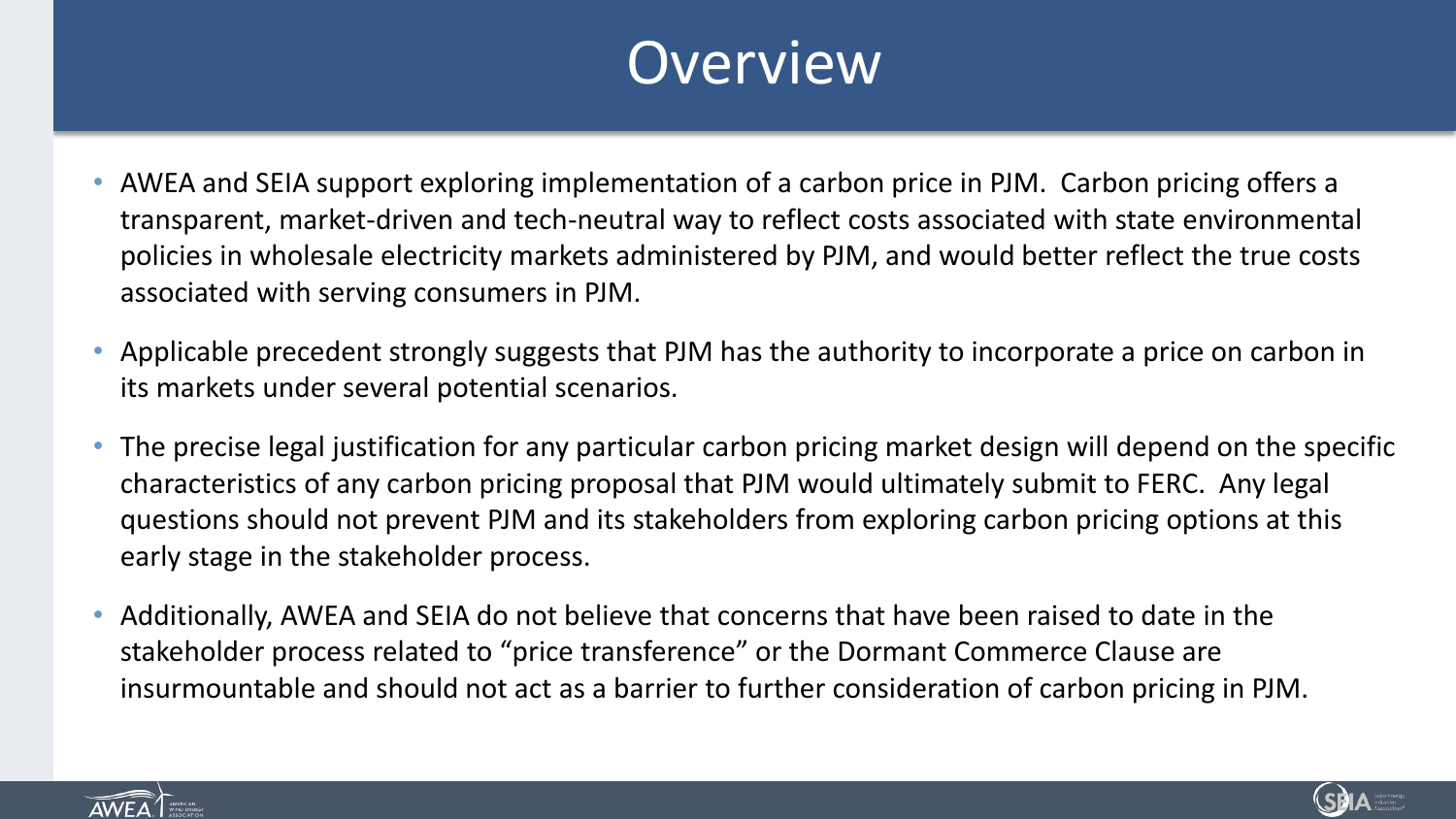# Key Takeaway

At this phase in the stakeholder process, potential or theoretical legal issues **should not deter** stakeholders from discussing and considering **all potential ways** in which carbon pricing could be implemented in PJM.



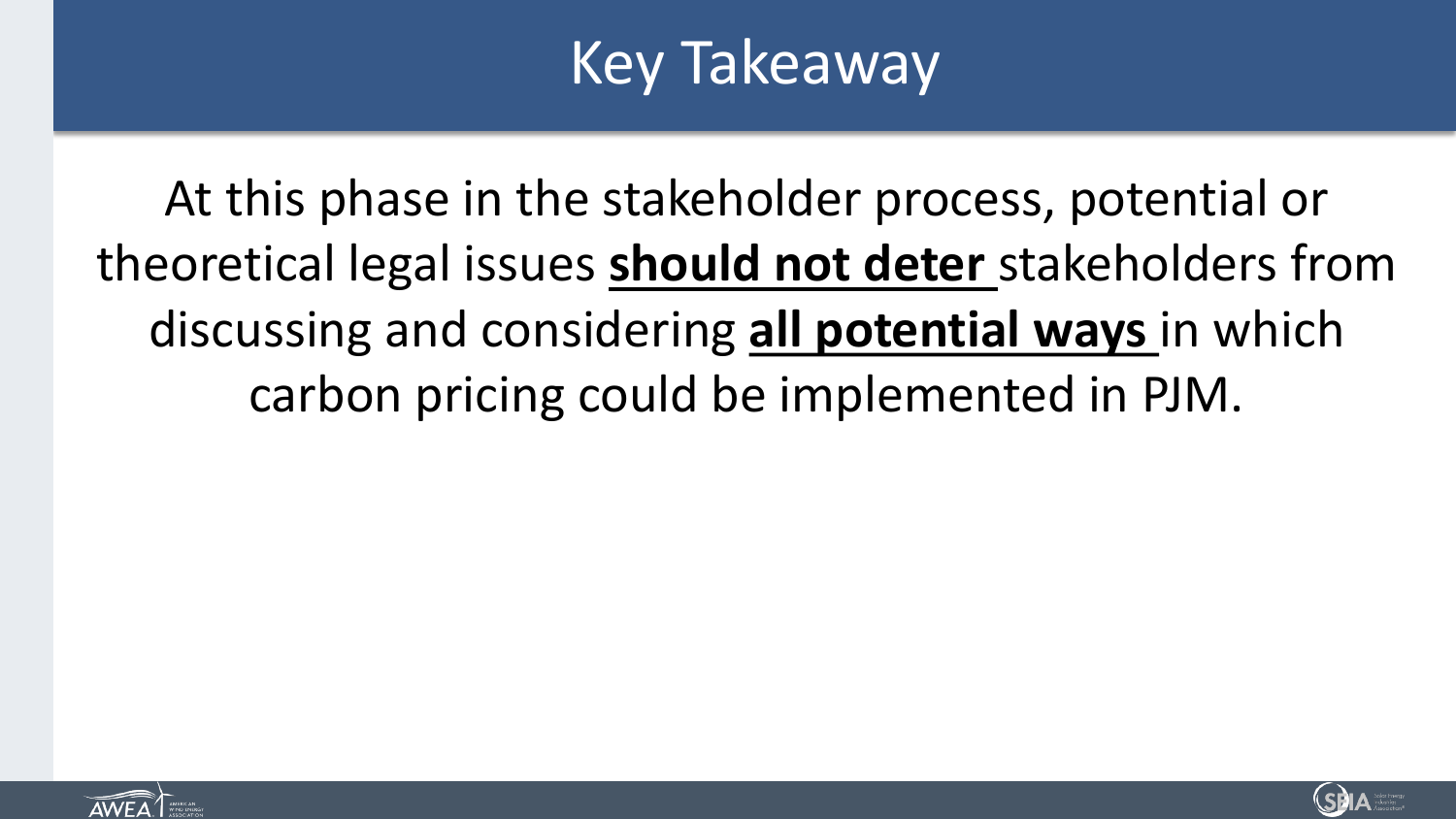# Legal Justification For Carbon Pricing in PJM

- **Path 1: "State Originated" Price on Carbon**
	- o **State environmental compliance costs – including carbon - can be included in generator bids today.** FERC-approved tariff mechanisms already allow RTOs to incorporate state-originated environmental costs, indicating that PJM has the legal authority to reflect state-originated carbon prices into its wholesale market prices.
	- o Today in PJM "[c]osts for environmental controls are part of bids for capacity resources in the PJM Capacity Market" and are "included in energy offers." (*See*  MONITORING ANALYTICS, LLC, [STATE OF THE MARKET REPORT FOR PJM](http://www.monitoringanalytics.com/reports/PJM_State_of_%20the_Market/2015/2015-som-pjm-volume2-sec8.pdf).) 275, 278 (2016)).
	- o CAISO uses a FERC-approved greenhouse gas (GHG) bid adder that was originally implemented in 2012, and expanded to the multi-state Energy Imbalance Market in 2014.



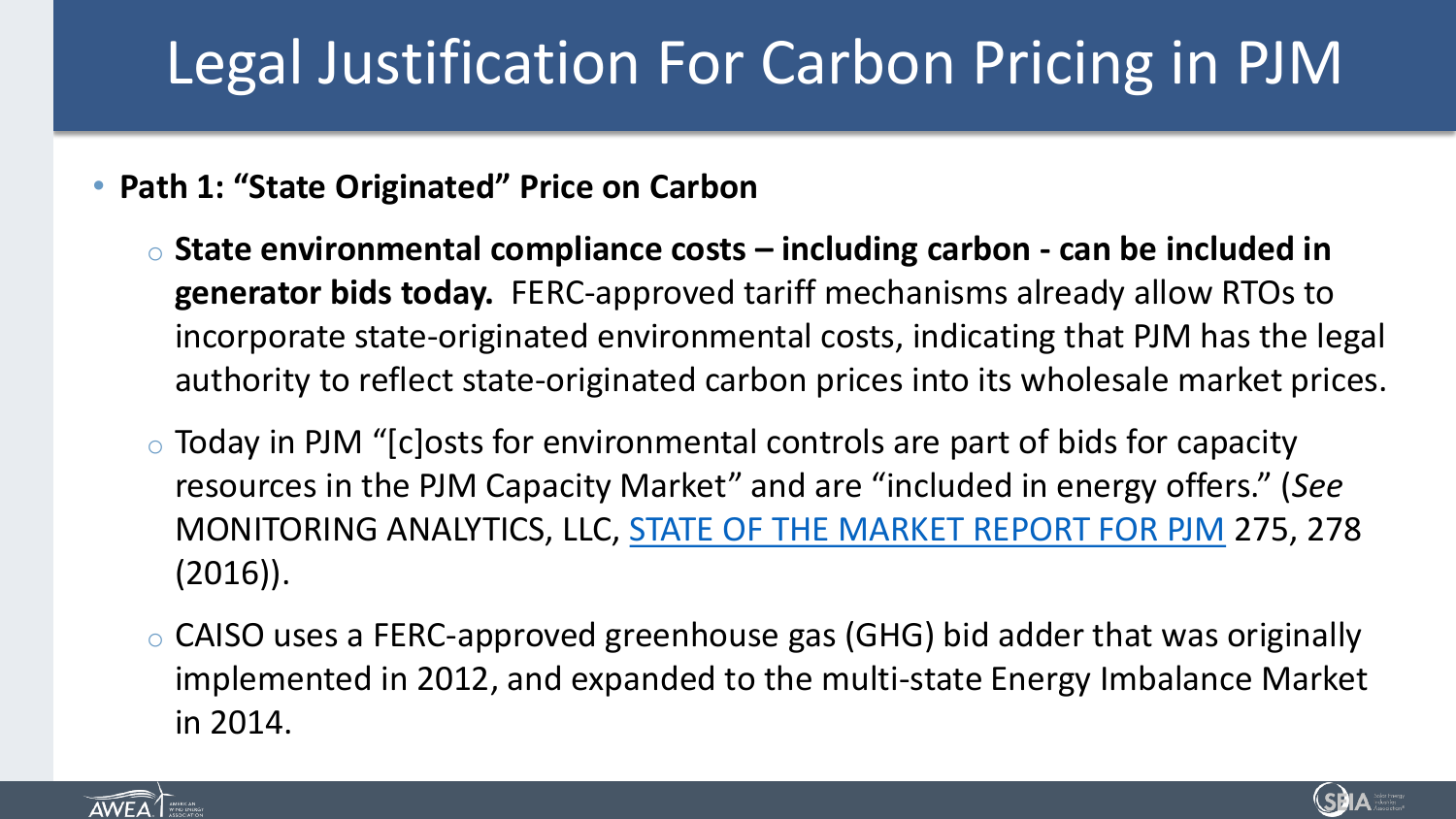# Legal Justification For Carbon Pricing in PJM (cont.)

#### • **Path 2: "RTO-Originated" Price on Carbon**

- $\circ$  To date, no RTO/ISO has integrated a carbon pricing directly into its energy market
- o The specifics of NYISO's carbon pricing proposal (when and if it is submitted to FERC)**,** as well as any associated FERC ruling, will likely provide valuable guidance as to whether and how an "RTO-originated" carbon price could be implemented by PJM.
- o There are several proposed legal frameworks that would support an RTOoriginated carbon price.
- o Absent a future federal carbon pricing regime, or even with one, states may decide whether and how to authorize PJM to perform this function on their behalf.



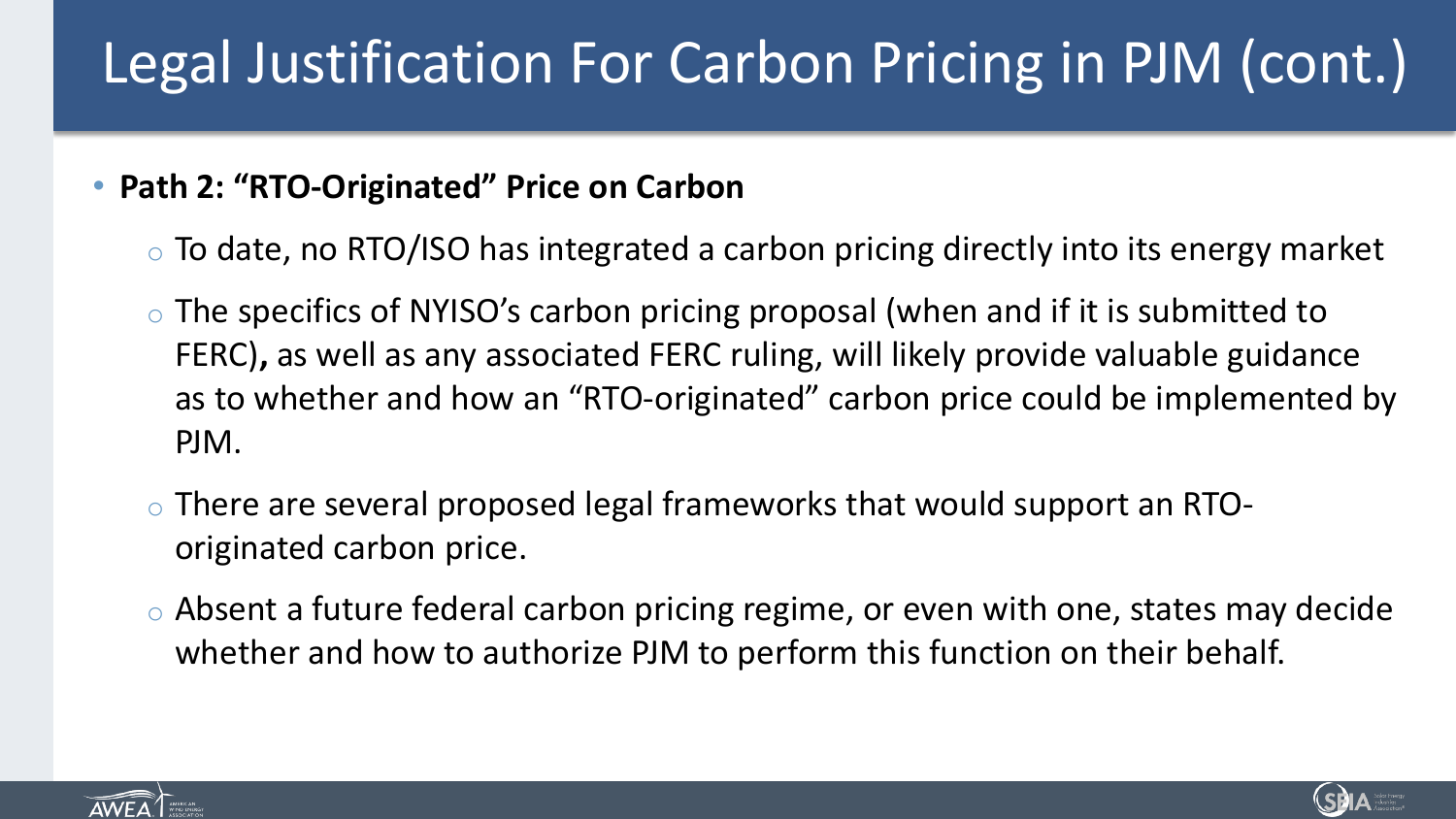### Price Transference

- The issue of "price leakage" or "price transference" has been discussed in the PJM stakeholder process. However, this is not legally problematic – and already happens today.
- At present, generators participating in PJM's capacity or energy markets alter their bid parameters to reflect state-imposed environmental costs. This affects capacity prices and LMPs in other states.
- State-imposed costs on such generation facilities always have had an impact on FERC-jurisdictional wholesale electricity markets, and vice versa.
- "It is a fact of economic life that the wholesale and retail markets in electricity, as in every other known product, are not hermetically sealed from each other." *FERC v. Elec. Power Supply Ass'n*, 136 S.Ct. 760, 776 (2016).
- Similarly, no one state in a multi-state wholesale market is ever entirely insulated from policy decisions – such as labor, tax, and environmental choices – made in other states.